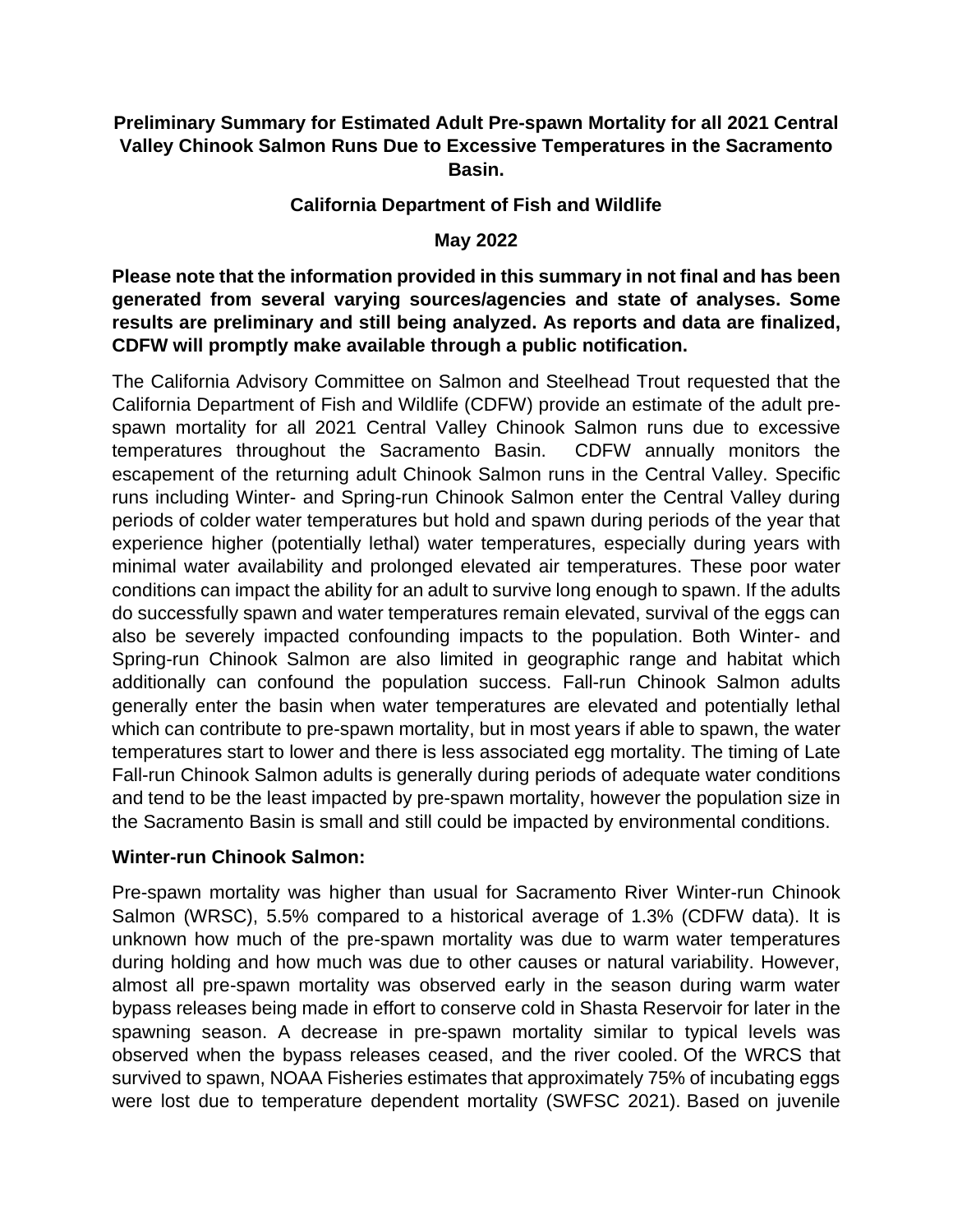trapping data at Red Bluff, egg to fry survival of brood year 2021 WRSC was estimated at 2.5%. In addition to temperature dependent mortality, egg mortality due to Vitamin B1 (thiamine) deficiency is estimated at 44% (NOAA Fisheries 2022).

### **Spring-run Chinook Salmon:**

Significant adult pre-spawn mortality was observed in Spring-run Chinook Salmon (SRCS) in Butte Creek during the summer holding period, and approximately 14,900 unspawned carcasses were processed by CDFW staff. Data from carcass surveys in currently being analyzed and expanded to estimate total losses to pre-spawn mortality. CDFW will be publishing a report in 2022.

Drought impacts to Feather River SRCS likely differed from other Spring-run populations in the Central Valley. While streamflow was low, approximately 650 cfs in the "low flow channel" spawning reach, temperatures were favorable for both summer holding and fall spawning. Low water levels in Lake Oroville required that water be released from the river outlet, which accesses the coolest water of the reservoir. Temperatures within the low flow channel remained in the high 40s to low 50s (deg F) throughout the summer and fall months. While temperatures supported successful spawning and egg incubation, low flows may have limited available spawning habitat and promoted redd superimposition, which could reduce juvenile production.

Drought impacts to SRCS in the Sacramento River mainstem were likely severe due to low streamflow and water temperatures exceeding 56°F which created unsuitable conditions throughout spawning and incubation, however estimates are not available. Juvenile trapping confirmed very poor survival of brood year 2021 SRCS in the mainstem and tributaries upstream of Red Bluff (i.e, Clear, Battle, Cow, and Cottonwood creeks) (USFWS 2022).

CDFW is unable to estimate pre-spawn mortality for SRCS populations in Mill and Deer Creeks, but it is potentially high based on water temperatures in lower elevation habitat during holding and spawning seasons. Temperature dependent mortality during incubation is also unknown, but likely to be lower than for WRCS, as stream temperatures progressively cooled in these tributaries during the incubation period.

# **Fall-run Chinook Salmon:**

Due to the large geographic range of Fall-run Chinook Salmon (FRCS) populations in the Sacramento River basin and the variation of monitoring efforts in the tributaries it is currently not possible to estimate total losses for fall run due to high water temperatures in all Chinook Salmon runs combined efforts.

Throughout the Sacramento River Basin, water temperatures were unsuitably warm during at least part of the FRCS spawning and incubation period. FRCS in the mainstem Sacramento River returned to very poor conditions due to drought. Average daily water temperatures below Keswick Dam did not cool below 56 degrees until November 18, after peak spawning, which led to high temperature related mortality. Juvenile trapping also